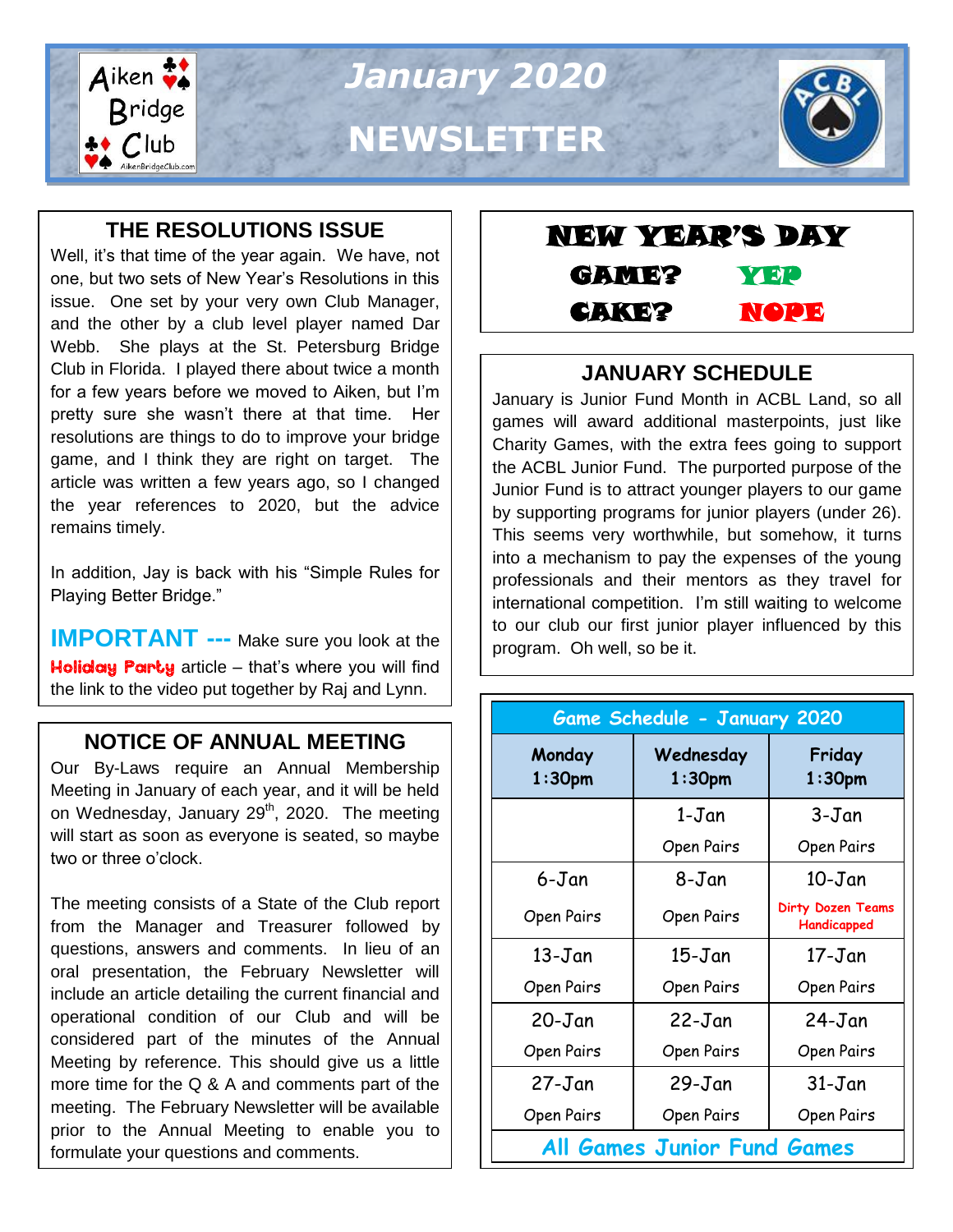## **ANNUAL ELECTION**

The New Year brings us our annual election. Our voting members will be selecting two of their peers to serve three year terms as members of the Board of Directors. Ballots and voting instructions will be available at the Club on Wednesday, January  $8<sup>th</sup>$ , 2020 and the voting period will end at the conclusion of the Annual Membership Meeting on January 29<sup>th</sup>, 2020.

Our By-Laws define voting members as those who have paid their 2020 Membership Dues prior to the Annual Membership Meeting and have played at the Croft House six times since the previous annual meeting. While we try to be very accommodating by allowing folks to sign up late for most of our events, this is not the case with our elections. We follow our By-Laws, no ifs, ands or buts. If you have not paid your dues and played six times at the Croft House in the last year, your vote will not be counted. End of story.

As of this writing we have two nominees for the two Board of Director positions. It is not too late to run for these positions. The deadline for being included on the ballot is Friday, January  $3<sup>rd</sup>$ , 2020. If interested, contact any member of the Nominating Committee, Phyllis Pellarin, Linda Knox, or Frank Shallo.

Each voting member will be entitled to two votes. While you do not have to use both votes, you may not use your two votes for one nominee. The ballot will also allow write-in voting.

# **RON'S NEW YEAR'S RESOLUTIONS**

I don't usually do the New Year's Resolution thing, but this year I'm making an exception. However, it's a very limited exception since it only applies to doing my part to help make our Club the nicest club on the planet. So, why am I publishing them? Well, I need your help pointing out when I have strayed from my resolutions. Please read them so you can keep me on the straight and narrow.

Well, here they are, in no particular order other than what occurred to me first.

- $\triangleright$  After cheerfully and graciously greeting my opponents (we all do this, don't we?) I will refrain from chit chatting until all the boards for the round have been completed. I will remember that there will be time enough for chit chatting when the dealings done.
- $\triangleright$  I will refrain from giving gratuitous lessons or making gratuitous comments at the table. Interestingly, gratuitous has two meanings. First meaning is unwarranted or unneeded, which they certainly are. Second meaning is at no charge, which in too many cases is exactly what they are worth.
- $\triangleright$  I will try to meet the other half of our club members. This is pretty easy to do; I will sometimes just sit in the other direction from what I normally do. I think there are some nice people sitting in the other direction, and I want to get to know them.
- $\triangleright$  If the cell phone in my purse rings during the game, I will fess up and graciously accept the penalty. Hey, if I do the crime, I pay the fine.
- $\triangleright$  I will never ever start a board after the two minute warning. If I do, and the Director inquires, I will, just like cell phone, fess up and pay the fine.
- $\triangleright$  I will do my best to not create unauthorized information. This includes bidding and playing in tempo, not asking gratuitous (first definition above) questions or making unnecessary comments during the hand. If I, unfortunately, receive unauthorized information, I will bend way way over backwards to not benefit from it.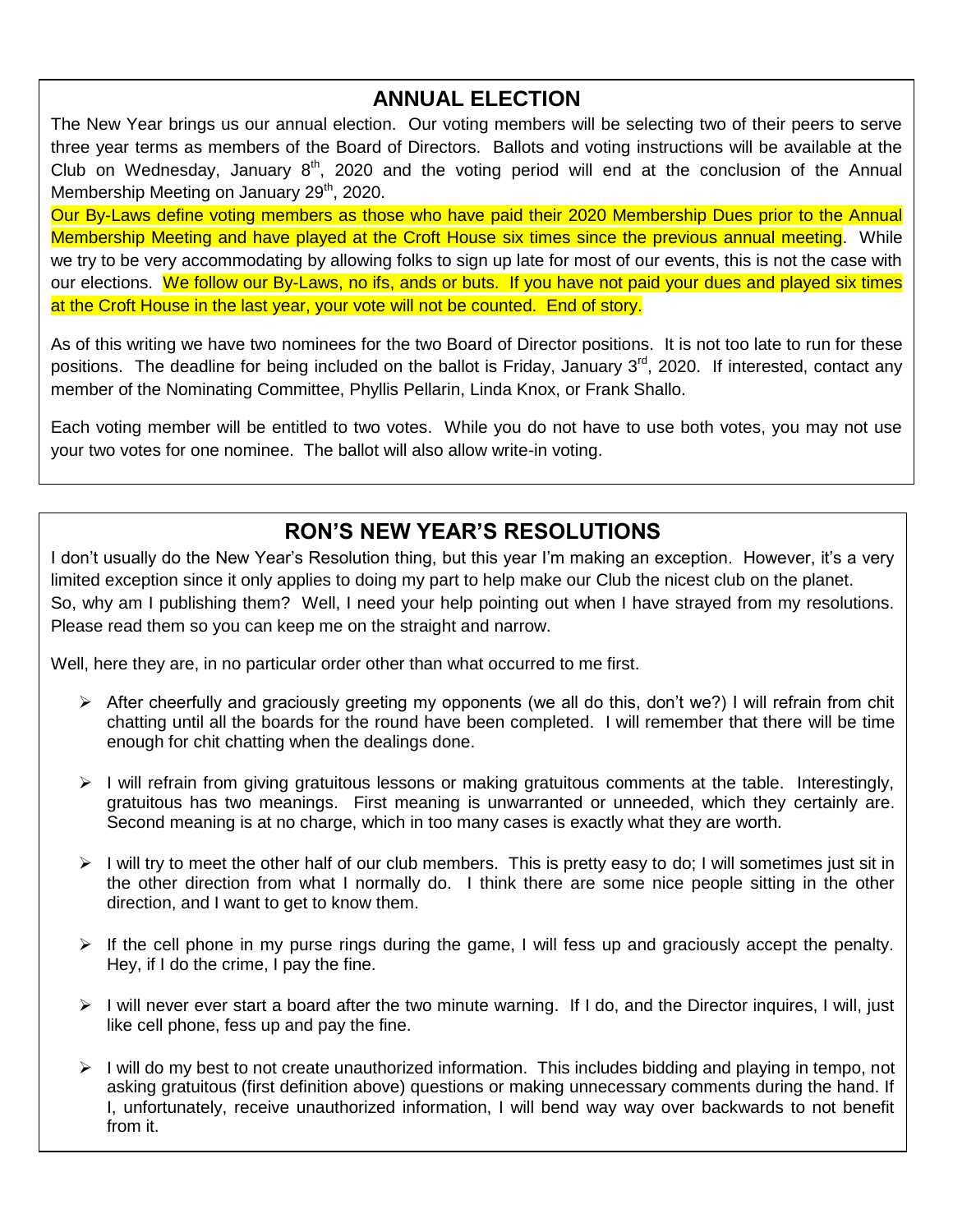$\triangleright$  I will never ever raise my voice unless I am making an announcement to the Club, calling a round, or speaking to myself (your hearing challenged manager).

l

- $\triangleright$  When the game is over, I will return my chair to its proper upright seating position under the table. Hell, I might even consider putting a few other chairs where they belong. Wow, I'm on a roll – I'm even going to consider throwing all my cups, candy wrappers and other assorted litter in the trash can.
- $\triangleright$  I will always remember that the person sitting across the table from me is not middle hand opponent. It is partner, the only person in the room who hopes I do well. I will treat that person with the upmost respect, avoid critical comments, and help them have a pleasant afternoon. The same is, of course, true with respect to my real opponents.
- $\triangleright$  If near the end of a hand I have a few winners and a sure loser, I will not stare at it for three or four minutes hoping it morphs into a winner. I mean, *It's like trying to find gold in a silver mine; It's like trying to drink whiskey from a bottle of wine.* **OK, contest time – the words in italic are lyrics – first to give me the name and artist of the song gets a free play (no googling please).**
- $\triangleright$  I will continue to bring the very nicest version of myself to the Club. I think that's the one most people prefer.
- $\triangleright$  If the round is called, I will get up and move, even if I have no place to go because the players ahead of me are behind (I'm sure non bridge players would be puzzled by how the people ahead can be behind – I guess we have our own language).
- $\triangleright$  If I am behind, I will catch up. Period. Doesn't matter if it's my fault, it is still my responsibility to catch up, or mustard even.
- If I sign up to play in an Individual or Pro Am Game, I will try to do so before the sign up period ends. If I sign up, that means I will show up. Also, I will do my best to only sign up once for any given game.
- $\triangleright$  If, for some reason, I am discussing a just played hand at the table, I will do so in a very hushed manner to avoid other nearby tables receiving unauthorized information.

# **NEW YEAR'S RESOLUTIONS**

#### *Notes from a Club Player*

#### **By Dar Webb**

Let's face it, New Year's resolutions can be pretty tiresome. After resolving to eliminate junk food, cut down on drinking, and be nicer to your in-laws, what's left?

**There's always bridge**, and if you are like me, there's a lot you can improve. With that in mind, I began asking the players at my club (the wonderful St. Petersburg Bridge Club) what resolutions they would recommend for typical developing club bridge players. There was a surprising amount of agreement from the good players at my club, as to what the average player (for example, me) should work on. So here goes. In 2020 I resolve to:

**1. Double for penalty more.** Why should I let the opponents push me around, even if they have stratospheric numbers of masterpoints? Good players will take chances on risky contracts if they don't respect your game. Make them pay! If I double their contract and set them, it's probably a top board. If I double them into game and they make it, it's probably a bottom board. But if I don't double, the result is probably going to be average at best. I'm going to take a chance and see if I can burn them a few times. They may just have a little more respect for me the next time I sit down against them.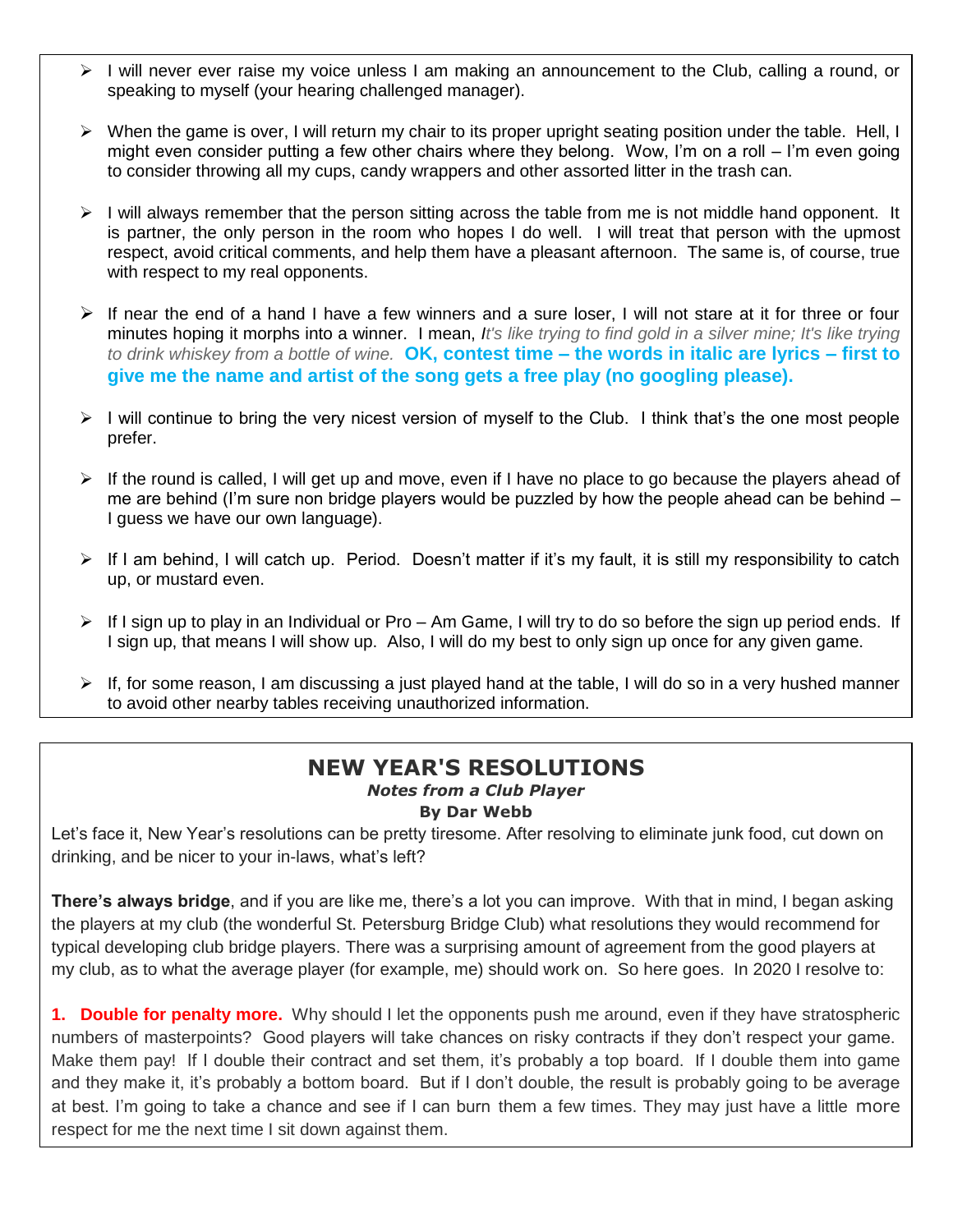$\overline{a}$ 2. **Take advantage of the situation at the table.** I will be more aggressive in the third and fourth seats and I will balance whenever I can. I won't let the opponents play in two of a fit – ever! No more will I ignore the difference between responses by a passed and an unpassed hand. I promise to be compassionate to my partner when he or she makes a situational bid in the third or fourth seat.

**3. Call the director.** Goodbye meek and accommodating me! No more deferring to the other players at the table. There is only one director for each game, and she's probably not sitting on my right or left. If an opponent tries to claim a hand by throwing in the cards without giving me a look at them, I'm calling the director. And I'm going to hope the director will be on my side, because I'm politely calling, "Director, *Please!*"

4. **Play with a new partner as much as I can**. I developed some bad habits when I played with the same partner every game. If we are both average players, how will we ever learn anything new? For example, I discovered that learning to signal in a disciplined way is really tough when both partners are trying to learn it at the same time. I didn't really learn about signals until I played with a much better player who *demanded* disciplined signals. I need to get out of my comfort zone and play with people who will challenge me, and in 2020 I'm going to do it.

5. **Be a more aggressive bidder.** One of my mentor partners asks me, "Whose hand is it? Ours or theirs?" I promise that if it is our hand, I'm going to bid. If I find myself wondering if I should go to game, I'm going to go to game. I'm going to support my partner when I have support, even if I am shy on the points. Here's a big one: When I am responder I promise to bid again unless partner calls me off or I have a true stinker. This is not written down in any rule book, but serious players are counting on their partners to bid again.

6. **Be a more conservative bidder**. "Aggressive" doesn't mean "dumb." If my partner opens in third or fourth seat, or balances, I promise to temper my enthusiasm. Full disclosure: I have been overbidding at the three level! So I solemnly swear that I will have extra trumps or some really juicy distribution if I take a bid that high. I also promise not to bid a new suit at the three level unless I have a true big hand with playing values. Do we have a misfit? I'm stopping the bidding as soon as I can. My final "conservative" resolution is the toughest one: I will no longer fall in love with my hand. A long, beautiful suit doesn't justify going to game when my partner keeps putting down the green card. Sigh!

**There you have it: My New Year's Resolutions.** In a few hours I will be playing the first hand of 2020. I doubt that my game will improve today. But if I stick with it, these resolutions may guide me to a better understanding of the game I love. Wouldn't that be great?

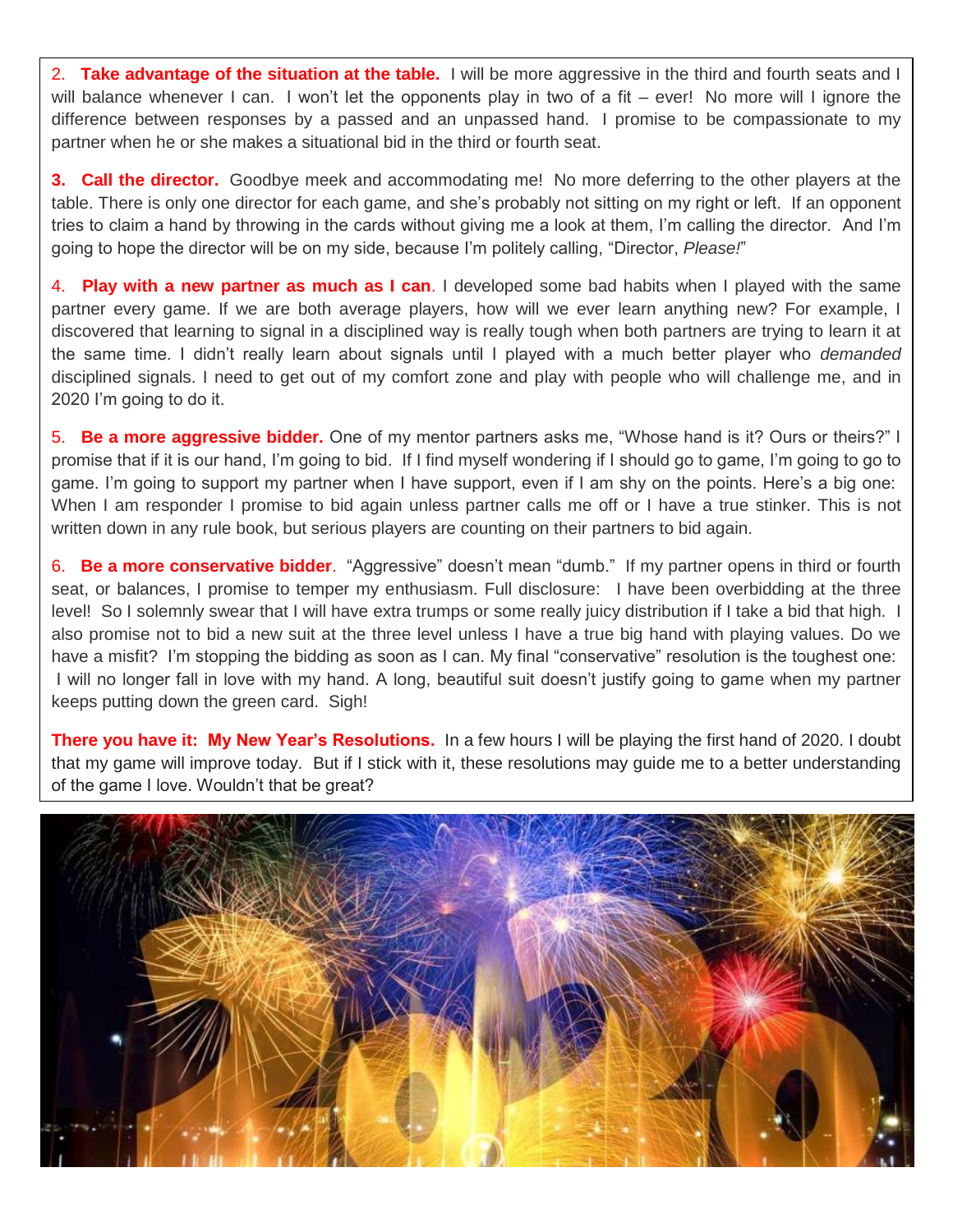# HOLIDAY PARTY

Our annual Holiday Party was held On Monday, December 16<sup>th</sup> at the Woodside Plantation Country Club. We had 24 tables for bridge and 117 members and guests for dinner. Since Woodside is closed on Mondays, we once again had the whole place to ourselves. This has worked out so well that we have reserved Woodside for next year's party on Monday, December 14<sup>th</sup>.

Many, many, and many more thanks to Phoebe for a terrific job putting this event together for us. Thanks also to Cathie for once again serving as the dinner traffic cop. We took a big risk and allowed me to be the Director. Last year, without even being the Director I managed to screw up the game in Section B. Well, this year I just kind of sat there and nothing awful happened. Whew!

We also decided to run this year's game as a stand-alone ST@C and not be included in the district wide awards. The hope was that we could award more silver points to more people by giving up the opportunity for someone to win the 20+ points available to the overall district winner. I am pleased to report that even though one of pairs had a 69.11% game, they still won more points at our stand-alone game. As a matter of fact, not one pair would have won more points had we participated in the district wide event. In total, we awarded 66 silver points, 23% more than had we participated in the district wide game.

### *Breaking News ….. Breaking News ….. Breaking News ….. Breaking News …..*

Yeah, I'm going all CNN on you here (minus the despicable liberal bias). So, we have both good news and bad news.

**Bad News.** Well, it turns out the entire preceding paragraph is fake news. After telling me it was OK to run a stand-alone ST@C, the clowns at the ACBL changed their minds, and, without even bothering to tell me, disallowed the stand-alone game and included us in the District wide event. Numerous emails and phone calls ensued and it seemed only logical to me that they would have to honor their approval. I had momentarily forgotten that logical and ACBL should never be in the same paragraph. So, anyway, they refused to honor their commitment and the masterpoint awards have reverted to what they would have been if I hadn't tried to make it a better paying stand-alone game. To say I find this totally insensitive and outrageous is a gross underbid. To those of you who though you earned more points, all I can say is I'm sorry.

*Good News.* We once again have a video of our Holiday Party. Thanks to Lynn M for taking many of the photos and to Raj for putting it all together in the video. Raj went the extra mile pulling an all nighter (you remember those, right?) to get this together for us before leaving town for the holidays. Thanks again Lynn and Raj.

Here is the link to the video. Click and enjoy.

[Aiken Bridge Club Holiday Party 2019](https://youtu.be/sorLO2sv-h4)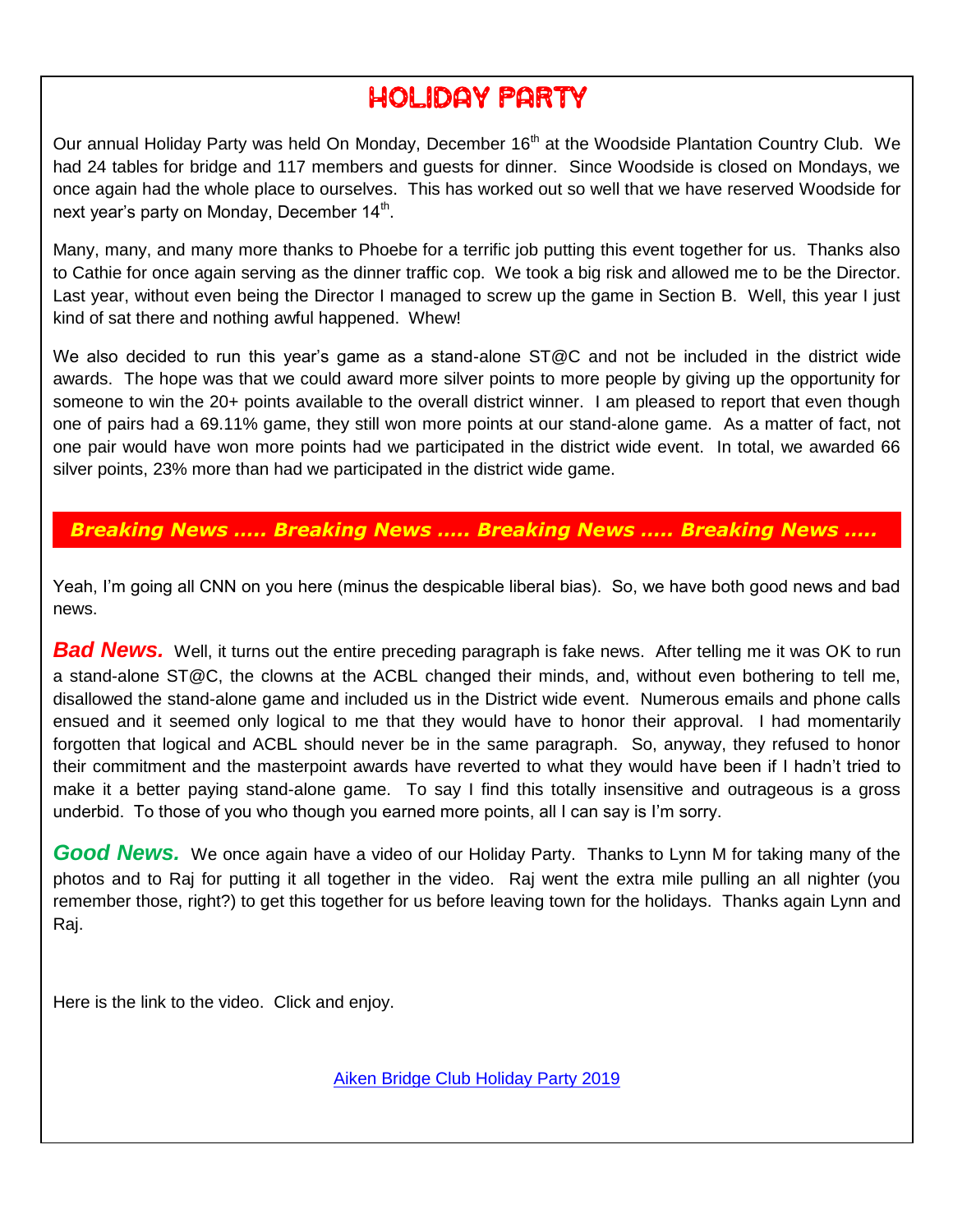## **JAY'S SIMPLE RULES FOR PLAYING BETTER BRIDGE**

#### **Bridge is a game of percentages – maximize your outcomes and minimize your risks**

- Pay attention to what people do, as well as what they don't do you can often draw inferences from someone's failure to do something
- If you are not entering the bidding, *or the opponents have already outbid you*, do not ask the meaning of alerts until the bidding is over – questions could help resolve a mix-up by the opponents – if you are on lead, you can then ask your questions – if your partner is on lead, have your partner lead face down before you ask your questions
- Open all 13 point hands, all 12 point hands with 2+ quick tricks, and all 11 point hands with 3 quick tricks also:
	- $\circ$  Follow the Rule of 20 add your high card points to the total number of cards in your two longest suits open if the total is 20 or higher
	- o In 3<sup>rd</sup> and 4<sup>th</sup> position, follow the Rule of 15 add your points to the number of spades open if the total is 15 or higher
- Responder bids suits up the line a higher ranking suit denies the same number of cards in any bypassed suit
- Responder should not bypass a 4 card major at the one level to go to the 2 level in a minor, unless you are (a) making a jump shift or (b) playing 2 over 1 game forcing
- An opening bid of 1 diamond generally promises at least 4 diamonds (and denies a 5 card major)
	- o Therefore, one club "could be short" (and also denies a 5 card major)
	- $\circ$  But, you can now raise partner's diamonds with only 4 (if you lack a 4+ card major)
- Systems are on after partner's 1 no-trump overcall followed by a pass by the other opponent
- If partner opens 1 no-trump and you have much distribution but few points, get it into a suit contract
- If partner opens, opponent overcalls 1 no-trump, and you have a balanced hand with 8+ points, pass or double, especially if opponents are vulnerable – opponent probably lacks (1) a source of tricks and (2) dummy entries
- In 1<sup>st</sup> or 2<sup>nd</sup> position, generally don't open a weak 2 or weak 3 bid if you also have a 4 card major, but ...
	- $\circ$  Consider vulnerability when favorable, jump right in
	- $\circ$  It's ok in 3<sup>rd</sup> or 4<sup>th</sup> position after partner has already passed
- When you have a strong, unbalanced two-suited hand, start bidding your suits if you make bids that show two suits, partner may think you are 4-4 or 5-4
- It is generally better to play in a 5-2 fit than a 4-3 fit
- It is generally better to play in a 4-4 fit than a 5-4 fit ( $5<sup>th</sup>$  card provides a discard not available if that suit is trump)
- Do not generally open 1 no-trump with a 5 card major (without complex systems, you may never find a 5-3 fit) but don't assume others have not seen the light (check their convention card – it is not alertable)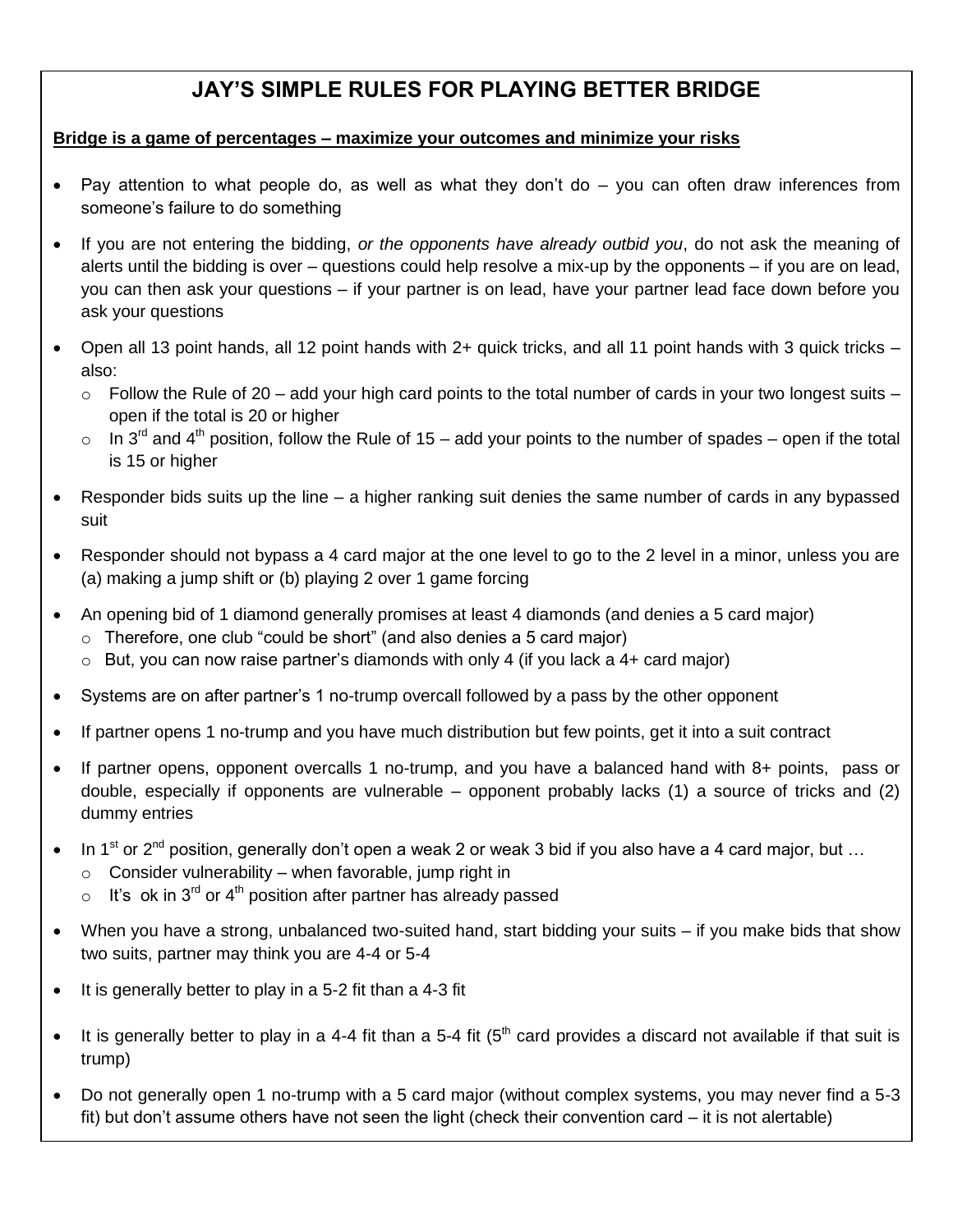- Distribution counts more than points if your distribution is 6-5, come alive
- Don't bid 4 card majors at the two level for the first time unless (a) answering your partner's double or forcing one no-trump or (b) you are in an obvious game forcing sequence
- Lead your partner's suit against opponents contracts
- Don't lead away from aces as the opening lead against a suit contract without a compelling reason
- Don't lead trump as the opening lead, unless (a) the opponents have an obvious misfit and you want to stop ruffs in the short hand, (b) you have no other reasonable lead, and/or (c) your partner doubled their contract for penalties after otherwise being quiet
- On defense, assume every time you break a new suit, you help declarer
- Declarer should take finesses in such a way as to keep the dangerous hand off lead
- If you have a cross-ruff, cash your outside winners first
- In no-trump, do not cash winners in the opponents suit if you do, when they get in, they will run the suit
- Don't give defensive signals when it can only help declarer
- If you have an obvious misfit, get out at the lowest possible level and not in no-trump
- $\bullet$  If you make a bidding error, don't try to correct it at best, partner will be confused and not understand
- Force the opponents to make guesses as to suit or level with the least amount of information
- Learn and remember common suit/hand distributions (4-4-3-2, 5-4-2-2, 5-4-3-1; 5-3-3-2; 6-3-2-2; 6-3-3-1, etc)
- Never ask for aces with a void use cue bids to show controls
- Never ask for kings without all the aces (3 aces and a void is not good enough)
- Learn to count to 13 in as many suits as you can
- When the opponents "fix" you, stay fixed  $-$  you can only do worse
- Believe/trust your partner before you believe/trust the opponents

#### **It's a bidder's game**

- Once you have described your hand, stop your partner knows what you have and can make the decision to go on, make you bid again, issue an invitation, or pass
- Respond to partner's opening bid with 5 point hands that include an ace or KQ in the same suit, although there are additional considerations when partner is a  $3<sup>rd</sup>$  position opener
- Raise partner's opening bid or overcall when you have a fit the fewer points you have, the more important (if you get set in a doubled contract, the opponents generally can make more by bidding)
- A new suit by an unpassed hand is forcing (except after overcalls of opponent's opening bid)
- A cue bid of the opponent's suit is forcing